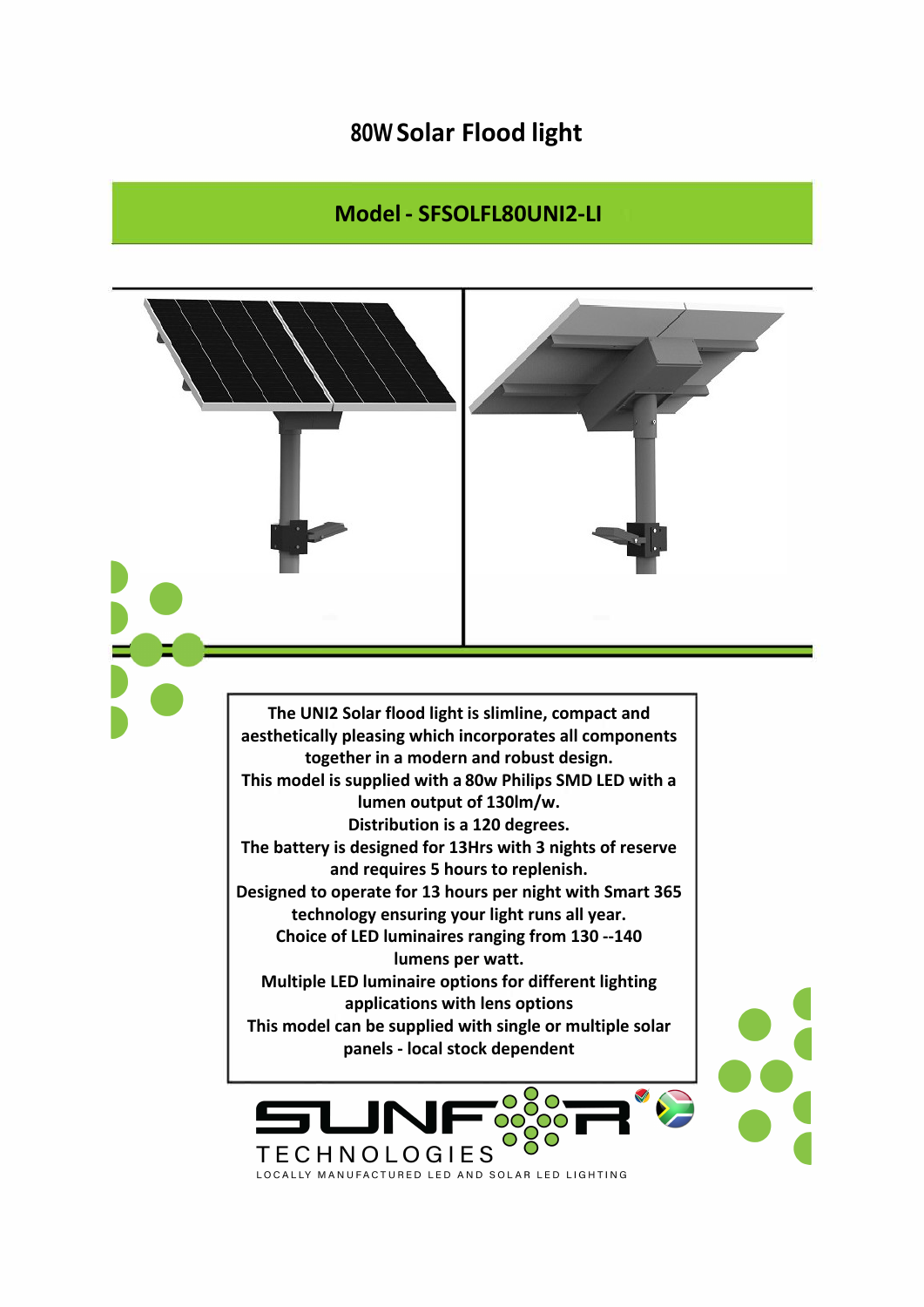## **Model - SFSOLFL80UNI2-LI**

| <b>LIGHT</b>                              | Power                                                                                                                                           | 80W                           |
|-------------------------------------------|-------------------------------------------------------------------------------------------------------------------------------------------------|-------------------------------|
|                                           | <b>LED</b>                                                                                                                                      | <b>Philips</b>                |
|                                           | <b>IP Rating</b>                                                                                                                                | IP 65                         |
|                                           | Flux @ CCT 5700 - 6000K                                                                                                                         | 10400                         |
|                                           | CRI - Colour Rendering Index                                                                                                                    | 80                            |
|                                           | Optical control                                                                                                                                 | <b>Glass Lens</b>             |
|                                           | Average Lifespan                                                                                                                                | 8 years                       |
|                                           | Operating temperature                                                                                                                           | -30 Deg ~ + 45 Deg            |
|                                           | Mounting height                                                                                                                                 | 8 - 9 meter above surface     |
|                                           | Beam angle                                                                                                                                      | 120 degrees                   |
|                                           | Lumen per watt                                                                                                                                  | 130                           |
|                                           | Pole to pole distance                                                                                                                           | 30 meters                     |
| <b>BATTERY</b>                            | Lithium Ferro Phosphate                                                                                                                         | Sharp                         |
|                                           | Voltage                                                                                                                                         | 25.6v                         |
|                                           | <b>Watt Hours</b>                                                                                                                               | 1843Wh                        |
|                                           | Lifespan                                                                                                                                        | 2000 cycles                   |
| <b>SOLAR</b><br><b>PANEL</b>              | Power                                                                                                                                           | 370w                          |
|                                           | Voltage                                                                                                                                         | 72v                           |
|                                           | Maximum current                                                                                                                                 | 9.5 Amp                       |
| <b>CONTROLLER</b>                         | Charging method                                                                                                                                 | <b>MPPT</b>                   |
|                                           | Dimming parameters                                                                                                                              | 100 / 70 / 50 & 30%           |
|                                           | Day night sensor                                                                                                                                | Integrated Day / Night sensor |
|                                           | Lighting parameters                                                                                                                             | 4 stage programmable          |
|                                           | <b>Electrical parameters</b>                                                                                                                    | Temperature compensation      |
|                                           |                                                                                                                                                 | Overheating, overcharging and |
|                                           |                                                                                                                                                 | over discharging protections  |
| TERY<br>CRADLE<br>AND<br><b>ENCLOSURE</b> | A Grade steel treated with anti rust and powder coated<br>Manufactured in an SABS approved facility with<br>ISO 9001 - 3CR12 stainless optional |                               |
| <b>POLE</b>                               | Galvanized with an option to powder coat - 9.2m (127 - 114mm collar)                                                                            |                               |
| <b>WARRANTY</b>                           | 3 years on all components - option to extend                                                                                                    |                               |

LJN

J

••• •• **t** TECHNOLOGIES OCO - -